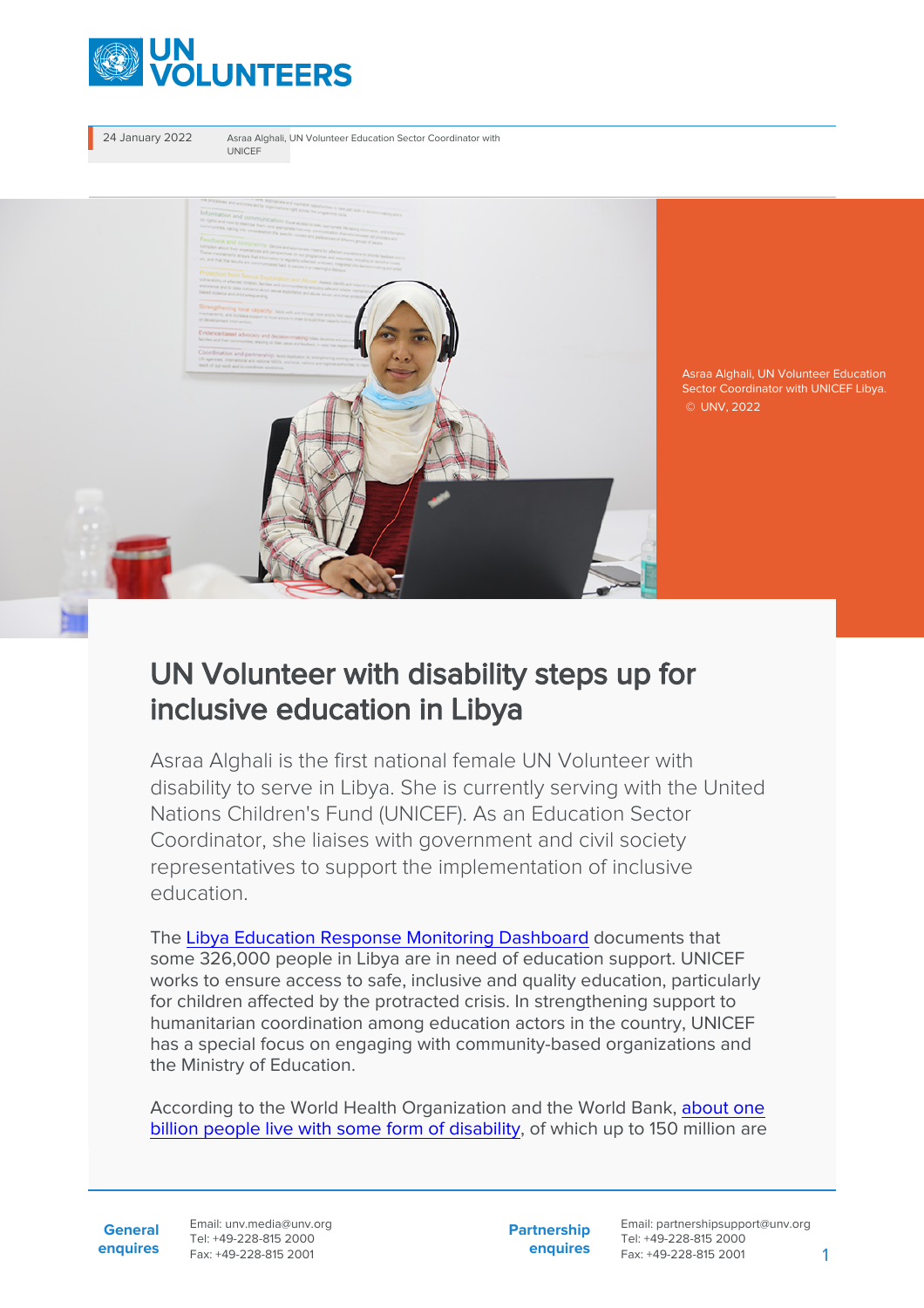

children. [Plan International](https://www.right-to-education.org/resource/include-us-study-disability-among-plan-internationals-sponsored-children) reports that children with disabilities are ten times less likely to attend schools.

The situation in Libya, exacerbated by armed conflict, socio-economic instability, and COVID-19 pandemic, is no different. Children with disability face barriers to accessing education.

The Education Sector is catering to the needs of 130,000 children, including 660 children with disabilities in Libya. It supports basic education services, particularly in areas where schools are damaged, closed, overcrowded or are not fully operational. Moreover, it seeks to foster inclusive education in the country for children at risk of dropping out, out of school children, including migrants and refugees, as well as children with special education needs.

As a person with a disability herself, the UN Volunteer stepped up to transform education, as promoted by the [new social contract for education,](https://unesdoc.unesco.org/ark:/48223/pf0000379707.locale=en) through inclusiveness. Asraa delivers on project management in the area of inclusive education.

Volunteering brings a lot to the table. Presenting something that benefits others is enjoyable, interesting and unforgettable! -- Asraa Alghali, UN Volunteer Education Sector Coordinator with UNICEF Libya

Her experience has provided her with the necessary competencies and know-how to join UNICEF in the implementation of inclusive education. Through her assignment, Asraa supports the coordination of the Education Sector, provides translation support, and contributes to reporting and data management.

Only three months into her assignment, Asraa is already taking ownership of her work and inspiring inclusion in other sections. "My idea of making UNICEF's 75th anniversary celebration in Libya inclusive of persons with disabilities was appreciated by the head of communications section. We collaborated on the inclusion of two types of disability, by facilitating the participation of blind and deaf-mute people, with the help of a sign language

General Email: unv.media@unv.org **enquires** Fax: +49-228-815 2001 Tel: +49-228-815 2000

**Partnership enquires**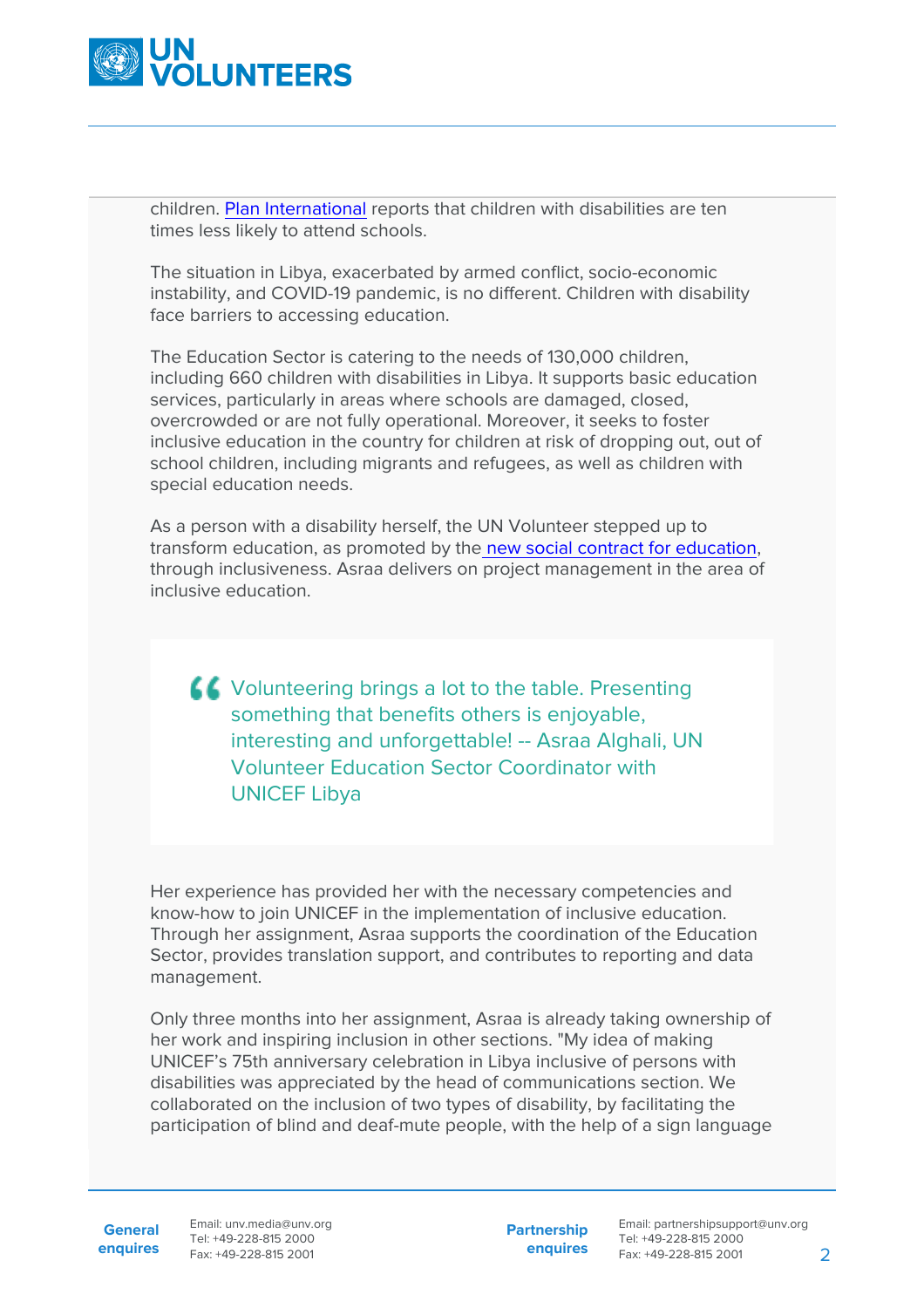

translator," Asraa shares.

**CODED STATE IN A THE VIOLET CONCRETED** TO THE TONE of my select my situation. I didn't stay home, blame it on disability, and not fulfill my duties as a citizen,"Asraa explains.

"One of my goals is to continue working with UNICEF to help as much people as I can. I have an innate need to help and encourage others," she adds.

**CO** People with disabilities shouldn't imprison themselves. They should have an impact on life regardless of their situation. A disability lies in the mind, not in eyes, arms or ears. If the mind is free, the person is not disabled. --Asraa Alghali, UN Volunteer Education Sector Coordinator with UNICEF Libya

Prior to her assignment with UNICEF, Asraa joined forces with civil society organizations to create an enabling environment for people with visual disability, taking part in activities such as reading clubs and the delivery of online English courses to visually impaired and other students.

Additionally, since Braille books were nearly impossible to find in regular libraries, Asraa also supported with the translation of a small library to Braille, making books accessible for blind readers.

Asraa Alghali's assignment is fully funded by the Government of Germany, under a special agreement with UNV to promote the integration of people

General Email: unv.media@unv.org **enquires** Fax: +49-228-815 2001 Tel: +49-228-815 2000

**Partnership enquires**